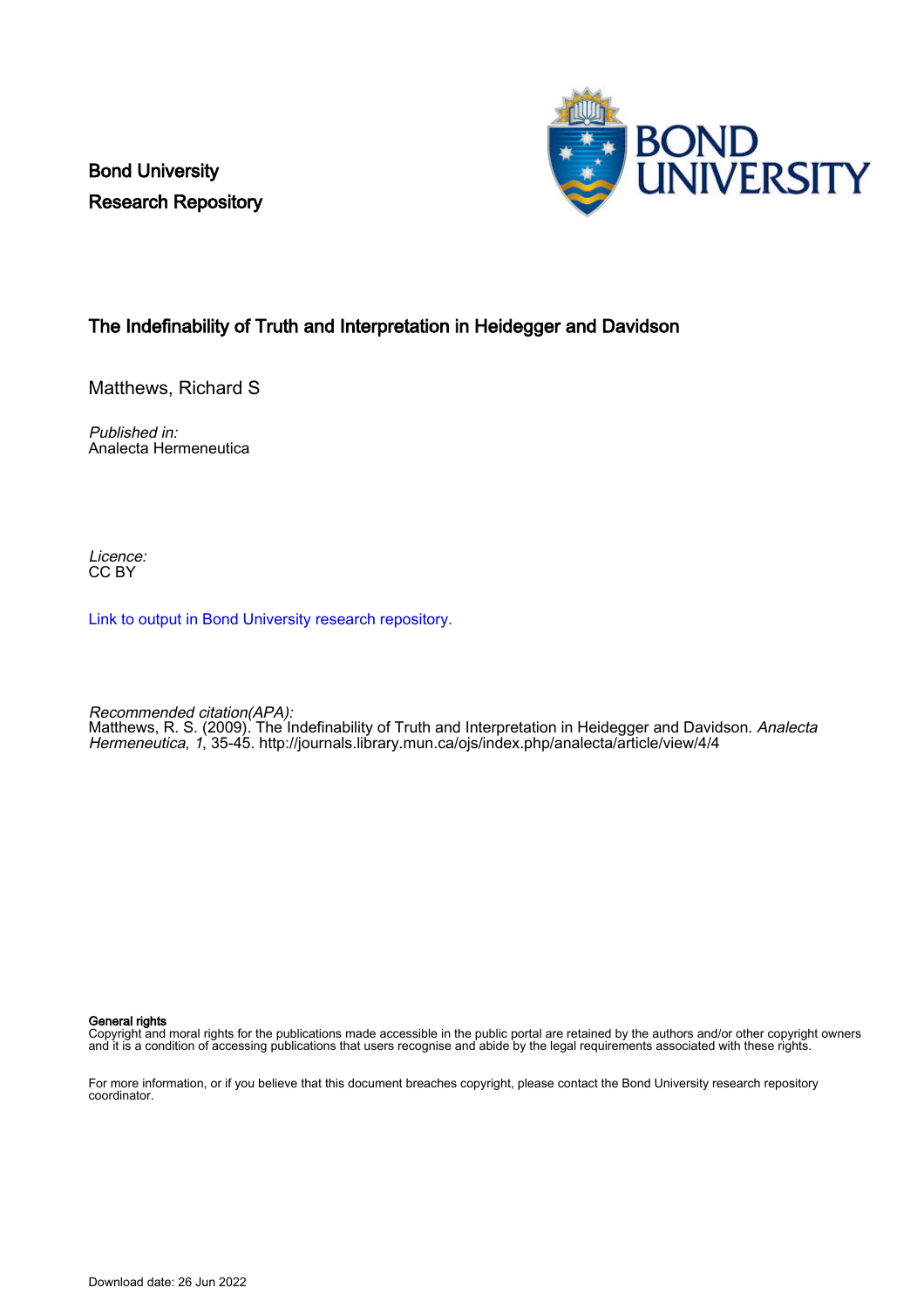# **The Indefinability of Truth and Interpretation in Heidegger and Davidson**

*Richard Matthews*

Heidegger famously diminishes the significance of everyday theories of truth like the correspondence theory, disparaging these as a matter of 'mere' correctness.<sup>1</sup> They are among the starting points that lead to 'the true' but are not themselves genuine or authentic. For Heidegger, once we reflect on their inadequacies and recognize their function in everyday practice, they have no further role to play in philosophical reflection. Indeed, once we reach this point, reliance upon the everyday senses of truth becomes a barrier to reflection. We dispense with truth as correctness just as we throw away the Wittgensteinian ladder once we have reached a pertinent height. Although he also rejects the correspondence theory of truth (or at least one of its particular variations), Donald Davidson develops a theory of interpretation that suggests some reasons why the ordinary senses of truth should not be so mistreated: responsible theories of interpretation should treat the everyday senses of truth more seriously. I do not mean to suggest thereby that all important hermeneutic questions are satisfied. On the contrary, the point is that some version of the theory of truth embodied in Tarski's convention T is a necessary but insufficient condition of interpretation. In the following I intend to argue that the necessity of convention T as a condition of interpretation means that correctness is essential both in philosophy and elsewhere. This is due to the fact that we cannot clearly distinguish the authentic from the inauthentic, since

3

<sup>&</sup>lt;sup>1</sup> Martin Heidegger, "The Question Concerning Technology," in *Martin Heidegger: Basic Writings*, ed. David Farell Krell, (San Francisco: Harper Collins, 1977), 289.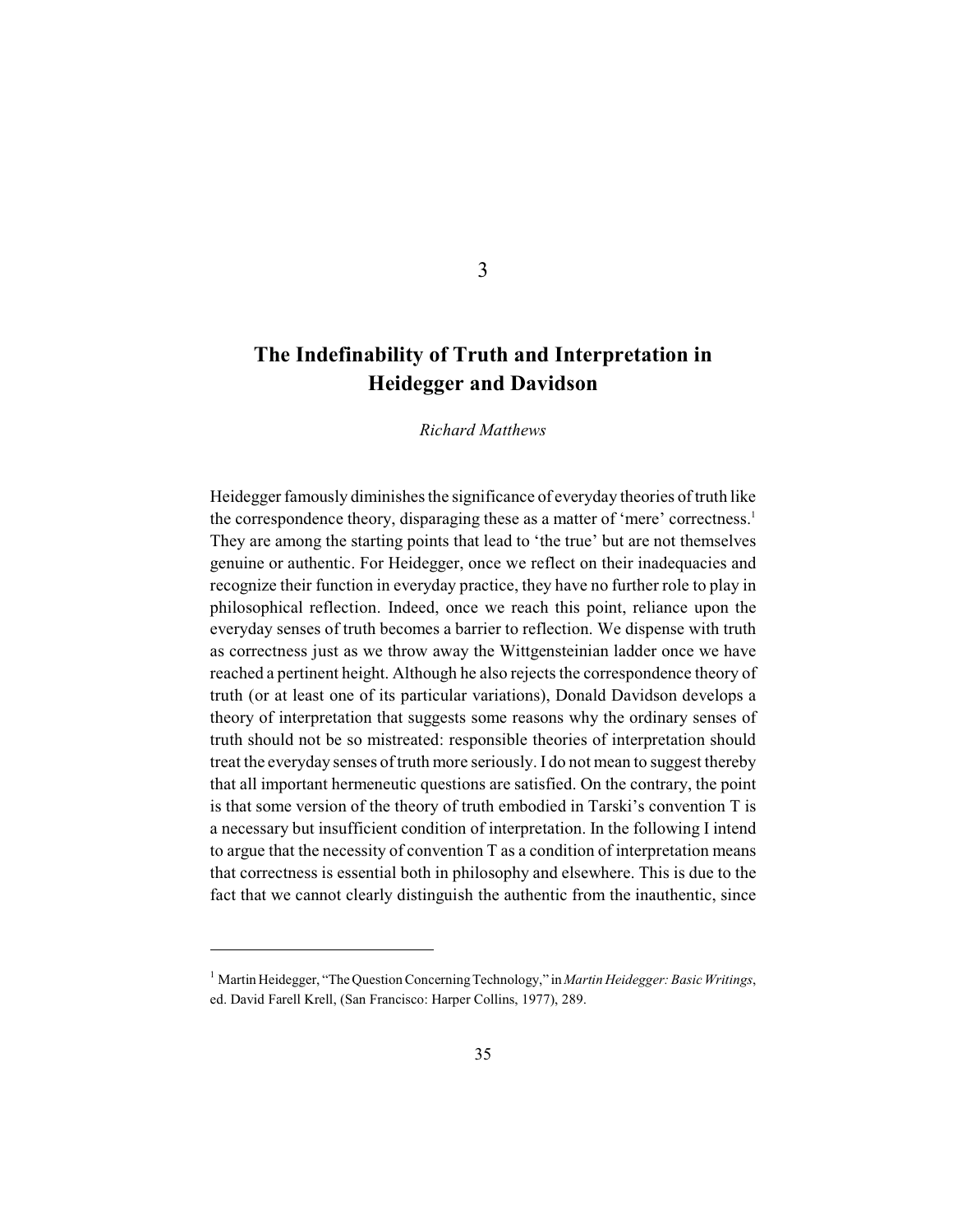correctness is a condition of understanding, and because it functions as a crucial constraint on false and arbitrary interpretation.

## **Echoes of Heidegger**

In a late essay entitled "The Folly of Trying to Define Truth," Davidson argues that truth is a bedrock concept without which we would have no further concepts at all. $<sup>2</sup>$  As such, truth is indefinable. It cannot be eliminated in favour of some</sup> more basic concept because the sentential connectives may be defined and eliminated in terms of a single primitive. Truth is not a species within some higher genus. Nor, as some analytic philosophers, such as Hartry Field hold, can semantic and metaphysical issues can reduced to and eliminated in favour of a physicalist explanation: every such reduction will inevitably raise questions about the adequacy–and hence of the truth–of the putative foundation and will thus smuggle truth back in. The similarities to Heidegger's discussion of the three prejudices preventing a re-awakening of reflection on the meaning of the question of Being are obvious:<sup>3</sup> every attempt at an answer to the question of the meaning of Being already presupposes that we somehow understand it. We can reach to no more fundamental level to try to understand what 'is' means. In Davidson's language, Being is primitive.

Davidson also emphasizes that the indefinability of truth does not destroy the possibility of saying anything intelligible about the subject matter. Here, he is further from Heidegger, yet the remark is still interestingly similar to the hypothesis that the indefinability of Being may mean only that we have not found the right manner of access to the issue. Finally, like Heidegger, Davidson relies heavily on a pre-analytic notion of truth that is intuitively self-evident, if not logically rigorous.<sup>4</sup>

The differences begin with Davidson's rejection of the idea that the indefinability of truth means that it is in any way 'mysterious, ambiguous, or untrustworthy.<sup>'5</sup> Whereas Heidegger takes the simultaneous inexplicability and

Donald Davidson, "The Folly of Trying to Define Truth," in *The Nature of Truth: Classic and* <sup>2</sup> *Contemporary Perspectives*, ed. Micheal Lynch (Cambridge, Mass.: The MIT Press, 2001) [henceforth FT], 624.

<sup>&</sup>lt;sup>3</sup> Martin Heidegger, *Being and Time*, trans. John Macquarrie and Edward Robinson (San Francisco: Harper & Row, 1962), 22–23.

Donald Davidson, "Reality without Reference," in idem, *Inquiries into Truth and Interpretation* <sup>4</sup> (Oxford: Clarendon Press, 2001), 223.

 $<sup>5</sup>$  Davidson, "The Folly of Trying to Define Truth," 625.</sup>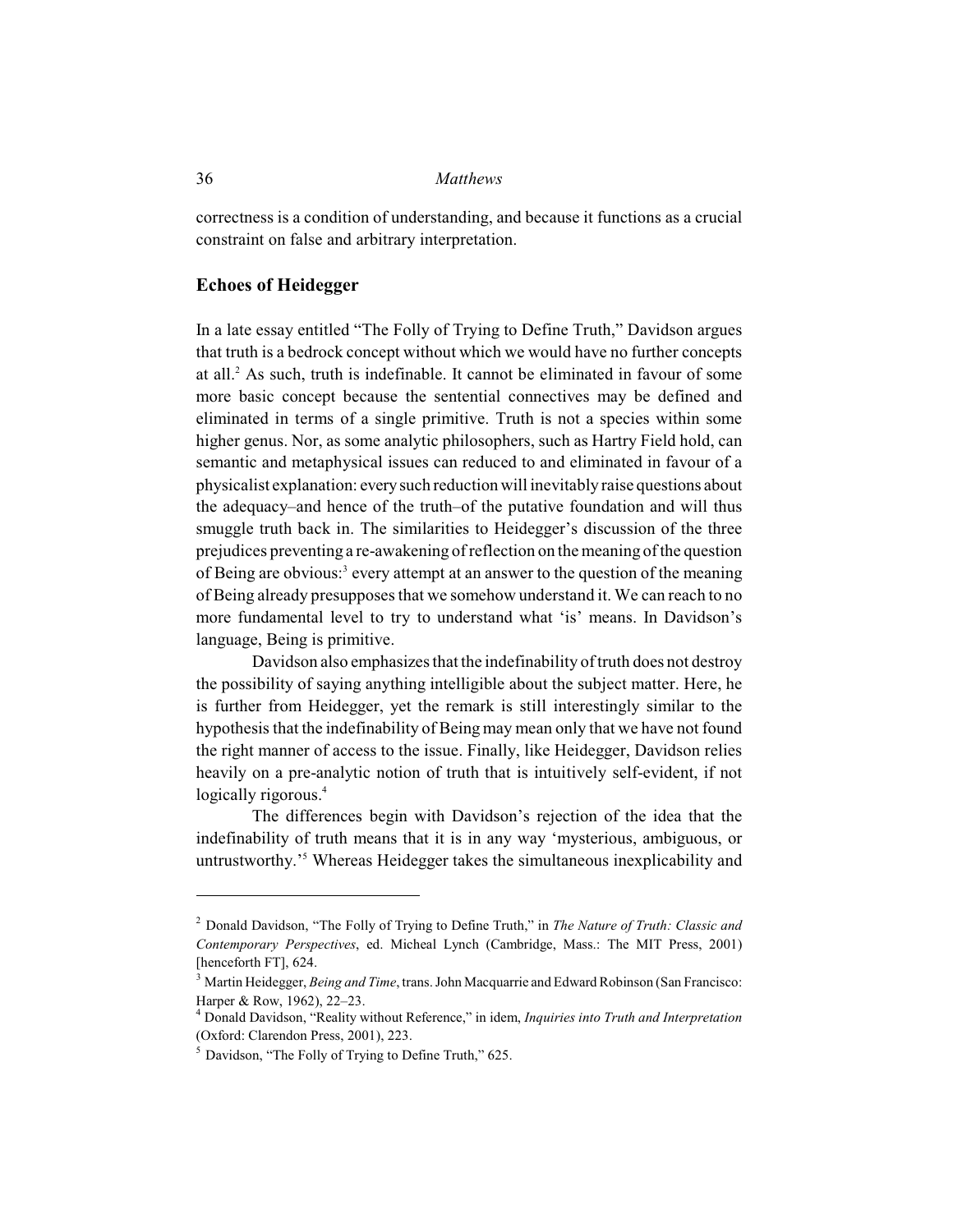obviousness of the question concerning the meaning of Being as the most fundamental philosophical enigma, Davidson takes a different line. There is much explanatory work to be done to elucidate the concept of truth, even if truth is indefinable and no particular theory of truth is exhaustive. Understanding the pretheoretical concept of truth is utterly indispensable for interpretation and communication. While Heidegger sees communication as part of the everyday life of humanity and not in itself philosophical, except in the sense that the ordinary is the starting point and initial clue for genuine reflection: it points toward a hidden matter than requires interpretation, Davidson's position is that interpretation is impossible without a theory of truth rooted in our ordinary intuitions. Hence, there is no hiving off of the philosophical from the ordinary in Davidson and no claim of a strong distinction between authenticity and everydayness. Philosophical reflection and the everyday are intimately and necessarily intertwined. Consequently, unlike Heidegger, Frege, or Tarski, Davidson does not seek to judge, transform, or transcend the adequacy of the everyday understanding of truth, but rather attempts to understand it.

#### **Davidson's Theory of Truth**

I am not here providing a full account of Davidson's theory of interpretation. Rather, I am focussing on the issue of truth as a necessary condition. According to Davidson, a crucial and unavoidable assumption in the study of language is that languages are structured. Unless there are discernible patterns in the movements, sounds, marks and tactile elements that an interpreter seeks to understand, there would be nothing to interpret. Without the assumption of structure, there would be no reason for anyone to try to learn the sense of the words and sentences that emerge. A theory of truth has quite a specific role in interpretation: it should help us to discern linguistic structures and ontological commitments. A theory of truth is thus a necessary condition for the translation of both familiar and unfamiliar languages as well as our everyday interactions with interlocutors in our speech community. We may begin in a situation in which we understand nothing of the sounds or marks that we wish to interpret, and then have to find some way to come to understand them. Or we might have the more common situation of trying to understand a friend, a speaker with a different accent or dialect, or somebody who speaks a foreign but well understood language. But, for reasons that I will introduce shortly, in each case we need a theory of truth to facilitate translation, interpretation, and understanding.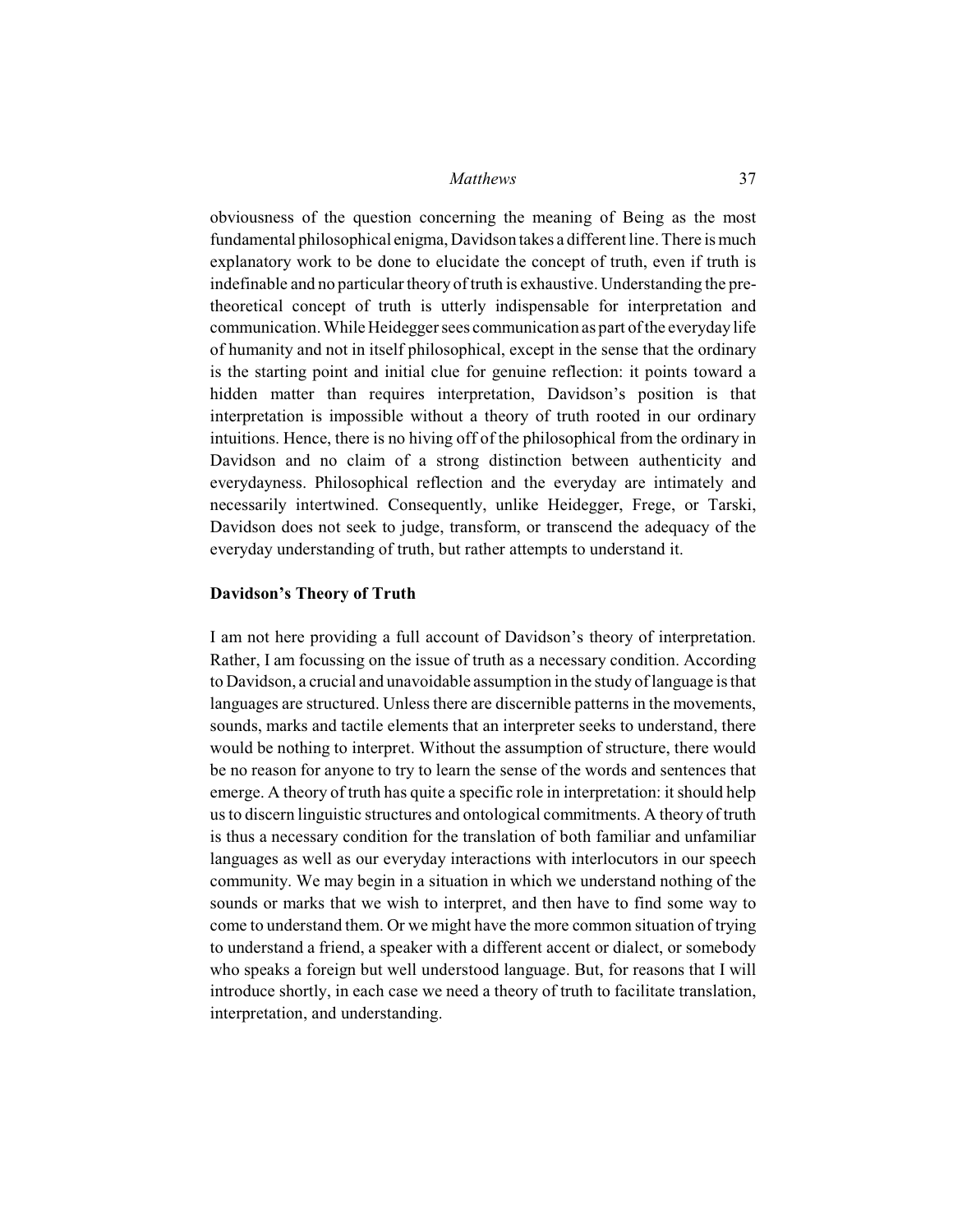In the case of speakers within our own language community, we already share a great deal in terms of existing norms and a shared environment. But we absolutely need a criterion of correctness in order to be able to communicate with each other. Davidson's modification of Tarski's Convention T is a fundamental condition of communication within a given language.<sup>6</sup> It is even more essential, however, when we are talking about learning another language, the attempt to understand ancient languages, or the still-more-difficult task of interpreting a dead language. We cannot try to understand that language at all except on the assumption that a substantial part of that language involves predication.

For Davidson, the clearest and intuitively correct formulation of a theory of truth–if not yet logically structured or sufficiently relativized–is Aristotle's famous definition from the *Metaphysics*: "To say of what is that it is not, or of what is not that it is, is false, while to say of what is that it is, or of what is not that it is not, is true.<sup> $\frac{7}{7}$ </sup> This is essential for the interpretation of the speech and texts of others and, indeed, for communication and understanding in general.<sup>8</sup> If we cannot predicate truly and falsely, we would be unable to understand each other at all. Consider what it would mean for a language to wholly lack the resources to assert or to deny; such a language would be incapable of predicating anything at all. It would also have no logical structure whatsoever, because predication presupposes that one can do so in simple or complex ways. But the formulation of complex attributions requires truth functional connectives, quantifiers, identity, or any other logical apparatus. In the absence of assertion and denial (truth as correctness, as Heidegger describes it), communication would be impossible.

It is well-known that Davidson takes Alfred Tarski's Convention T as the appropriate logical formulation of Aristotle: some sentence *s* is true in a given language L if and only if *p*; 'Socrates is wise' is true in English if–and only if–Socrates is wise. Since Davidson's project is to understand natural languages rather than to develop formal languages free of their messiness and paradoxicality, he modifies Convention T.The formula is relativized to a speaker, to the time of utterance, and to the circumstances in which the utterance is made.

There are ontological consequences to this relativization: the adoption of such a theory of truth commits Davidson to the existence of speakers, events, a language community, and a surrounding environment, all of which are part of a

 $6$  Or a variant sufficiently similar that captures and improves upon the insights.

<sup>&</sup>lt;sup>7</sup> Aristotle, *Metaphysics*  $\Gamma$ , 7, 1011b, 25–27.

<sup>&</sup>lt;sup>8</sup> Davidson, "The Folly of Trying to Define Truth," 637.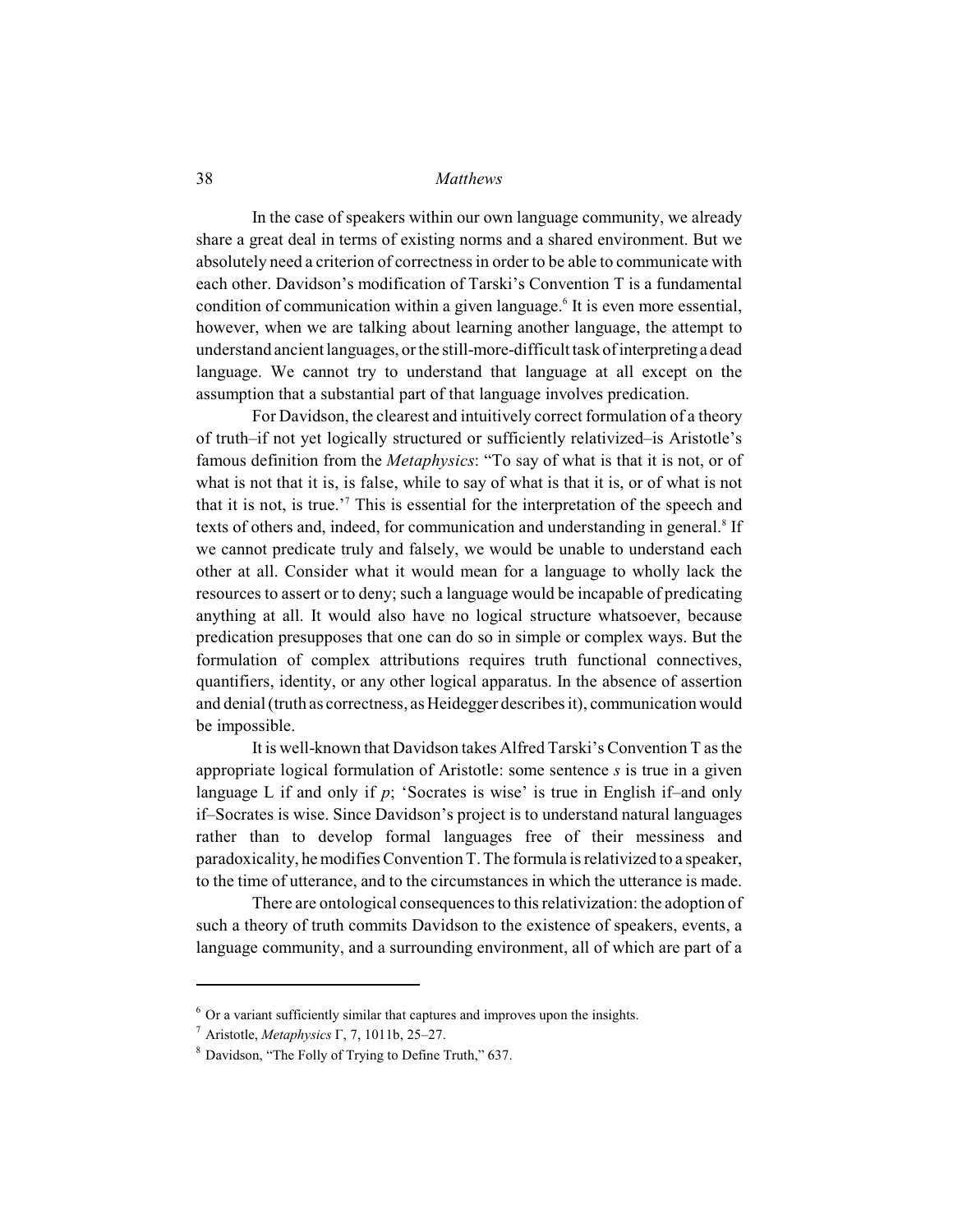discernible public space. This means that interpretation, whatever its subject matter and whatever further issues also require consideration, must take such classes and entities into consideration. We must have access to a shared environment that is causally regular; there have to be language users that can attribute linguistic intentions to one another. Understanding and interpretation will require the generation of T sentences that pair off our interlocutor's sentences with our own in terms of the events occurring in such a public environment. As necessary as these are, they are nonetheless insufficient because an adequate interpretation of many texts and utterances will require us to develop at least a minimal understanding of the historical world of the speaker.

# **Truth, Error and Interpretation**

Davidson takes the relativized Tarskian truth schema as an essential condition of both translation and interpretation. A crucial constraint here is that languages have to be learnable. Whether I am a child first trying to learn my own language, or whether I am trying to figure out a difficult dialect of English or trying to understand any utterance or piece of writing at all, I always begin with little or no knowledge of the object-language. In order to learn it, the linguistic structure must be sufficiently simple that I can master a small number of the rules and a tiny segment of the vocabulary. One problem that faces each language user is that she must be able to understand any of the infinity of sentences another speaker might utter. There is no limit to the number of ways in which sentences can be iterated, provided that the basic recursion rules for the construction of English sentences are not violated. For the language to be learnable there needs to be a finite vocabulary and a finite grammar in which we can embed nouns in sentences. Provided that we can master those basic construction rules along with the vocabulary, we will be in a position to correctly interpret the sentences of some interlocutor.

Languages are structured according to recursive rules along with a finite vocabulary. As such, the language is necessarily publicly available to any interpreter, it is at least possible for any language user to learn the language. Consider the alternative–that a language might somehow be completely unlearnable, that it might have rules that are unavailable in principle to an interpreter. Here, Wittgenstein's attacks on the possibility of a logically private language are pertinent: we would be unable to distinguish between the belief that we were following a linguistic rule and actually following it. The condition of following rules, linguistic or otherwise, is their publicity. With respect to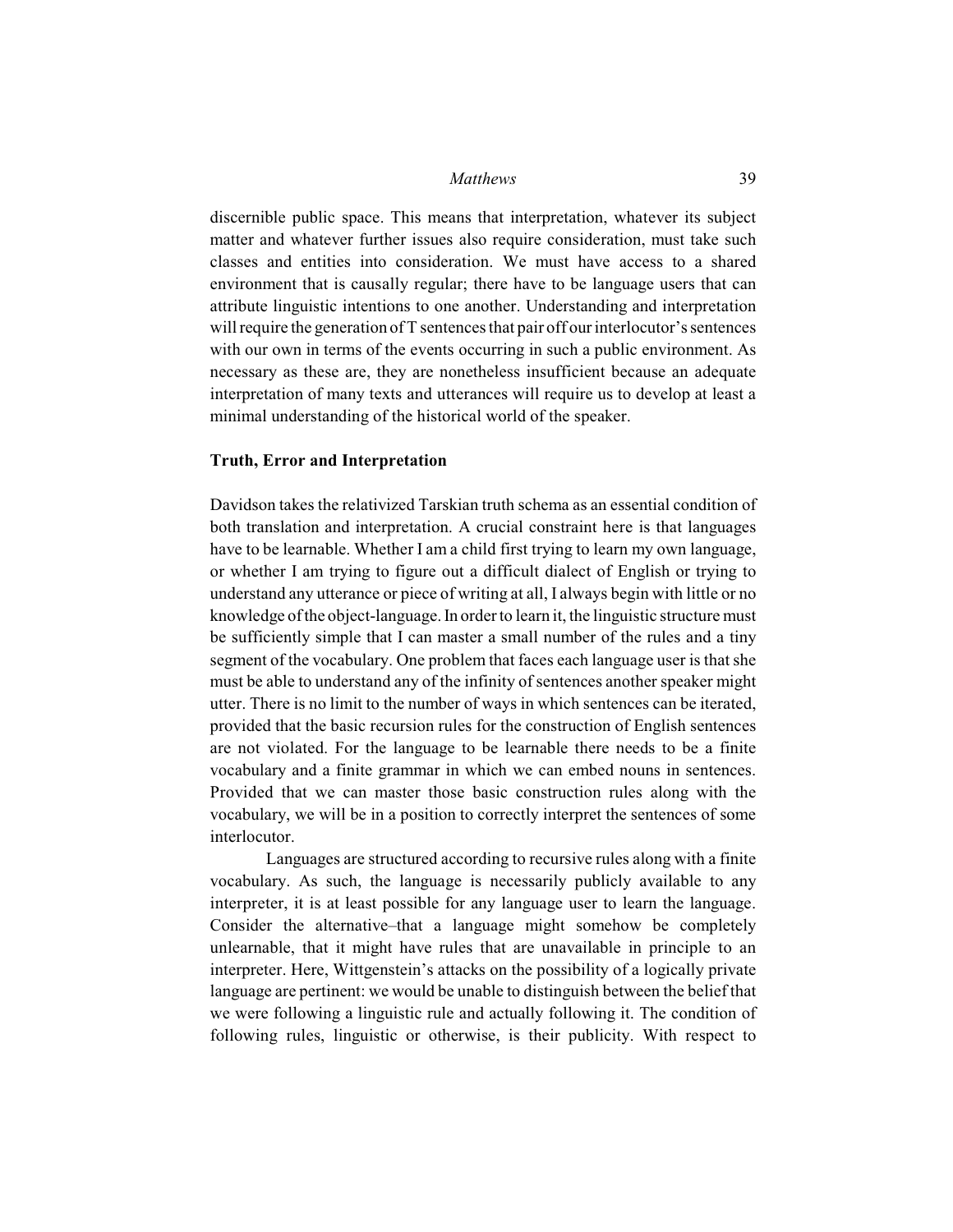Davidson's work, imagine that in attempting to understand some set of sounds, marks, or tactile surface features, we consistently failed to recover any discernible structure from the sounds. Consider the possibility that no matter how many years we spent trying to study the set of sounds or marks, no translation or interpretation ever emerged. Why, at that point, would we think that we were dealing with a language at all? A point will emerge where we no longer have any reason to believe that we are dealing with a language at all. As an example think of the SETI project's attempts to find evidence of intelligent alien life: the project only makes sense on the assumption that there are decodable communications that can be clearly distinguished from the massive amounts of noise in the universe. But to be able to distinguish between noise and language, we have to invoke the notion of structure. The identification of such linguistic structure, in turn, requires a conception of truth suitably relativized along the Aristotelian and Tarskian line.

This does not mean that we will understand another speaker or writer correctly in any given case. Davidson constantly stresses that errors in interpretation are possible, but only against the background of a massive amount of shared, trivial, correct interpretations. Particular misinterpretation is <sup>9</sup> possible–global misinterpretation is not. The point isreminiscent of Wittgenstein in *On Certainty*: error is only possible against a background of shared bedrock assumptions about the world. Most of these are trivial and not even worth mentioning in the normal run of things. But there must be a mass of such public beliefs before we can intelligibly make sense of error.<sup>10</sup>

Davidson's analysis focuses mainly on the interpretation of present speakers, but it is easily extendable to the analysis of historical documents as well; the translation of the Rosetta stone is a particularly interesting example. The primary evidence available to Champollion was the puzzling marks on the stone, along with a section each of ancient Greek and Demotic Egyptian text. Here there is no present interlocutor and no obviously shared environment. In order to interpret the stone, the interlocutor, audience, and the environment in which the text was written had to be reconstructed. Without knowledge of all of those things, there could have been no translation. Nonetheless, prior to this reconstruction Champollion still operated with the requisite assumptions that the hieroglyphs are rationally ordered; that they have a recoverable semantic structure, and therefore that they have sentences themselves describable in Egyptian, French or English. It is also essential that Champollion knew ancient

<sup>&</sup>lt;sup>9</sup> Donald Davidson, "Radical Interpretation," in idem, *Inquiries into Truth*, 137.

 $10$  Donald Davidson "Thought and Talk," in ibid., 157.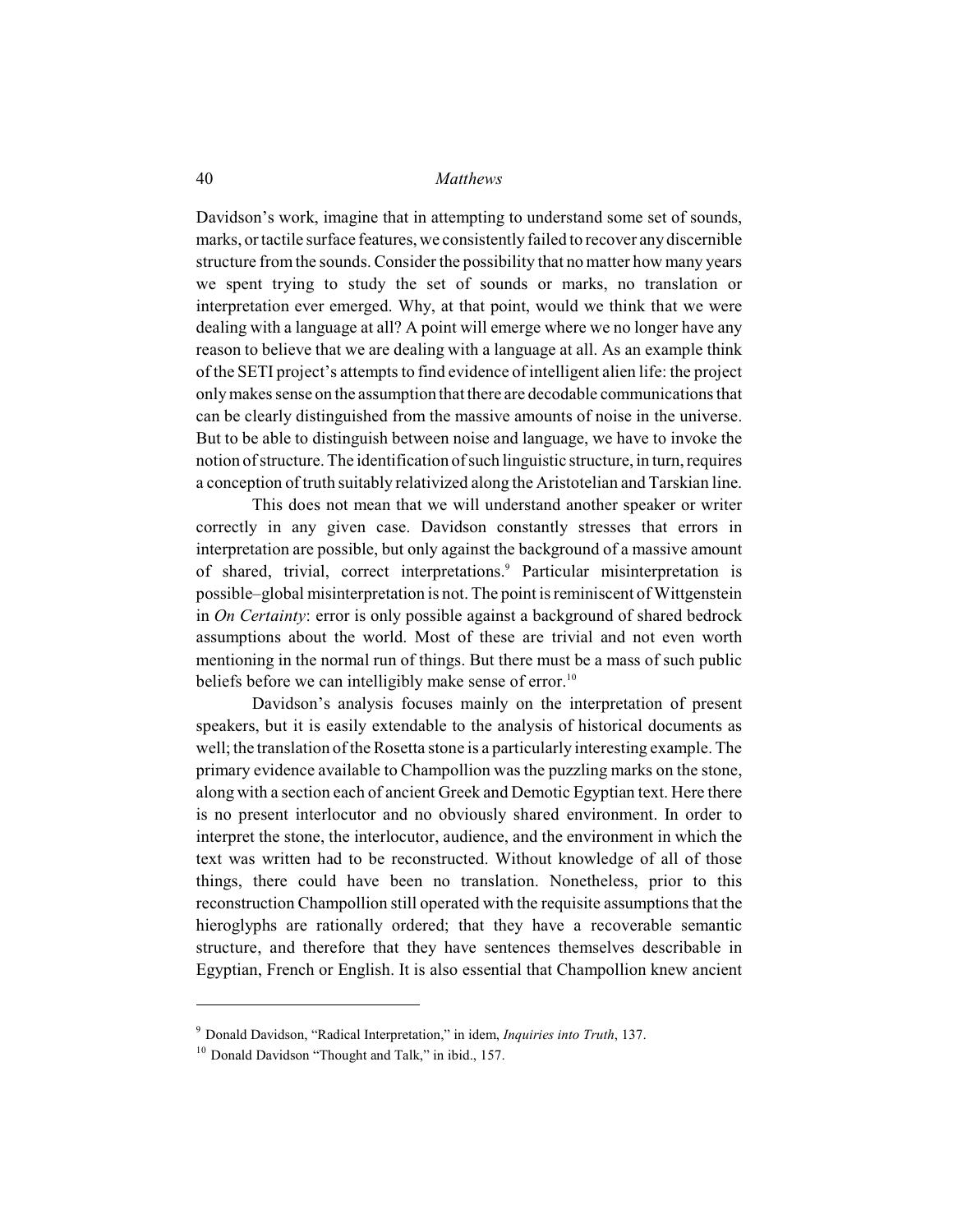Greek, Latin, French, English, Demotic Egyptian, and Coptic. He therefore had a wide range of semantic reference points as aids in the translation and interpretation of the stone.

If we are dealing with the Rosetta stone or any other text for which there is often little or no background information the translational and interpretational challenges are considerable. We may have no idea of the author or of the historical context in which that text was written, but we must assume that it is a text. Otherwise, we would not try to translate it. The assumption that it is a text requires a further assumption: that it has a recoverable linguistic structure. In the absence of this assumption, it would be pointless to pair off the sentences of demotic Egyptian and French, and thereby translate the stone into English. The assumption of linguistic structure in turn presupposes that at least some of the sentences in the document are assertions and, hence, describable by Convention T.

In translating the stone, argues Davidson, we try initially to find simple translations of assertoric sentences on the stone. But successful translation cannot be done on the basis of our knowledge of linguistics and logic alone. Recovering these sentences simultaneously requires the deployment of our knowledge of the history, archaeology, religion and other sources of the period. What radical interpretation does is provide one tool for the recovery of speech or text. But to fully interpret the documents, the interpretation of linguistic structure has to be fitted into a much larger background structure of beliefs about the period and its history. These will inevitably draw us beyond semantics and into a host of different disciplines and philosophical considerations.

This last point suggests that Davidson's account of truth is deliberately limited. He explicitly denies that the account of metaphysics and truth he is offering constitutes the sole method for pursuing metaphysics; here, he is avowedly pluralist.<sup>11</sup> The account is particularly devoted to understanding the possibilities of communication and thereby is concerned with the interpretation of assertoric sentences. He makes no claim about the status of truth in works of art or music, but neither does he rule out such discussion. The analysis of truth is devoted to a specific but crucial sense of truth–that concerned with assertoric sentences. Although Davidson personally locates himself in the tradition of philosophy as therapy, nothing prevents more expansive metaphysical speculation

<sup>&</sup>lt;sup>11</sup> Donald Davidson, "The Method of Truth in Metaphysics," in idem, *Inquiries into Truth* (Oxford: Clarendon Press, 2001), 199.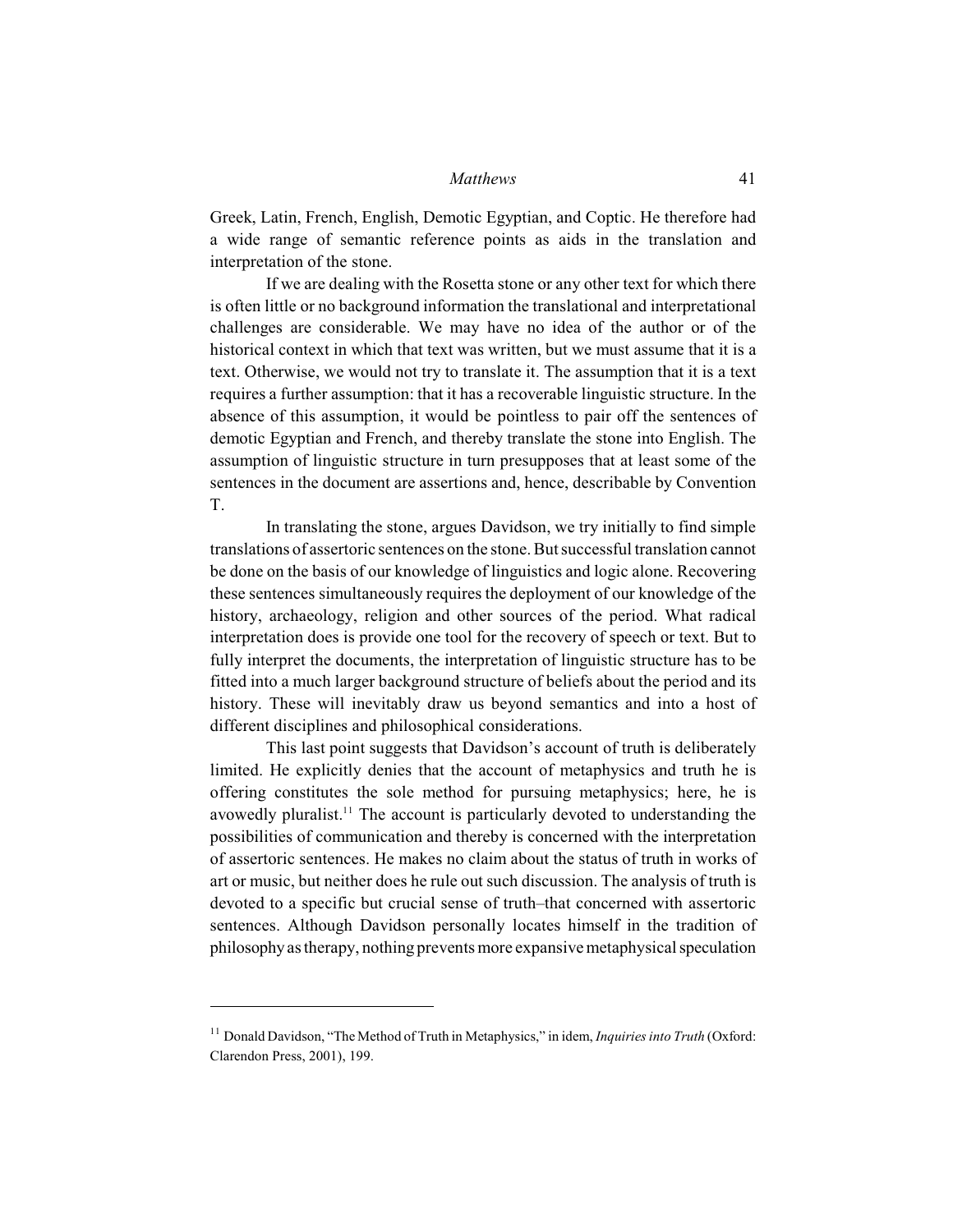provided that we do not elide the sense of truth embodied in Convention T and treat it as philosophically irrelevant.

Although relativized convention T is indispensable to translation and interpretation, it is expressly compatible with the idea that there is a plurality of legitimate translations of some sentence of a given language. Davidson accepts Quine's thesis about the indeterminacy of translation. Quine maintains that there is no fact to determine which of the many possible translations of a sentence is correct. Just as there is no way to identify the correct references of the singular terms and predicates of a language, so there is no way to isolate the analytic meanings of nouns of a given language and correlate them one to one with the relevant analytic meanings of the subject-language. Following Quine, Davidson rejects the distinction between analytic and synthetic propositions. This, in turn, requires abandoning the view that nouns have essential meanings. Consequently, the construction of a translation or interpretation has nothing to do with the attempt to capture the analytic meanings of words or sentences. The inscrutability of reference means that nothing makes sentences true and, therefore, we cannot treat sense experiences or other empirical analogues as candidates for the real meanings of words and sentences. $^{12}$  Since words and sentences have no essential meaning, there is nothing to correlate. Instead, in translation and interpretation, we are pairing relativized T sentences of the object-language with similarly relativized T sentences of the subject-language, and this can be done in a host of different ways, many of which are legitimate.

To move the discussion into the more familiar Heideggerian territory of the translation of ancient Greek texts, I want to suggest some of the implications that this might have for the translation of Heraclitus or Parmenides, and for general questions of the translation of Greek, German, or any other language.

First, for all the apparent quirkiness of many of Heidegger's translations, these are entirely compatible with the Davidsonian account of interpretation. The primary constraint is solely that there be appropriate etymological evidence. The translation of *aletheia* as 'unconcealment' rather than 'truth' is probably unobjectionable here. The fact that the word commonly gets translated as 'truth' is not significant because there is considerable arbitrariness of the choice of the translation term once we have abandoned the notions of analytic and synthetic  $concepts.$  As long as an appropriate  $T$  sentence can be constructed giving the truth conditions for the translation in the way that Heidegger chooses, the objection

<sup>&</sup>lt;sup>12</sup> Donald Davidson, "On the Very Idea of a Conceptual Scheme," in idem, *Inquiries into Truth*, 194.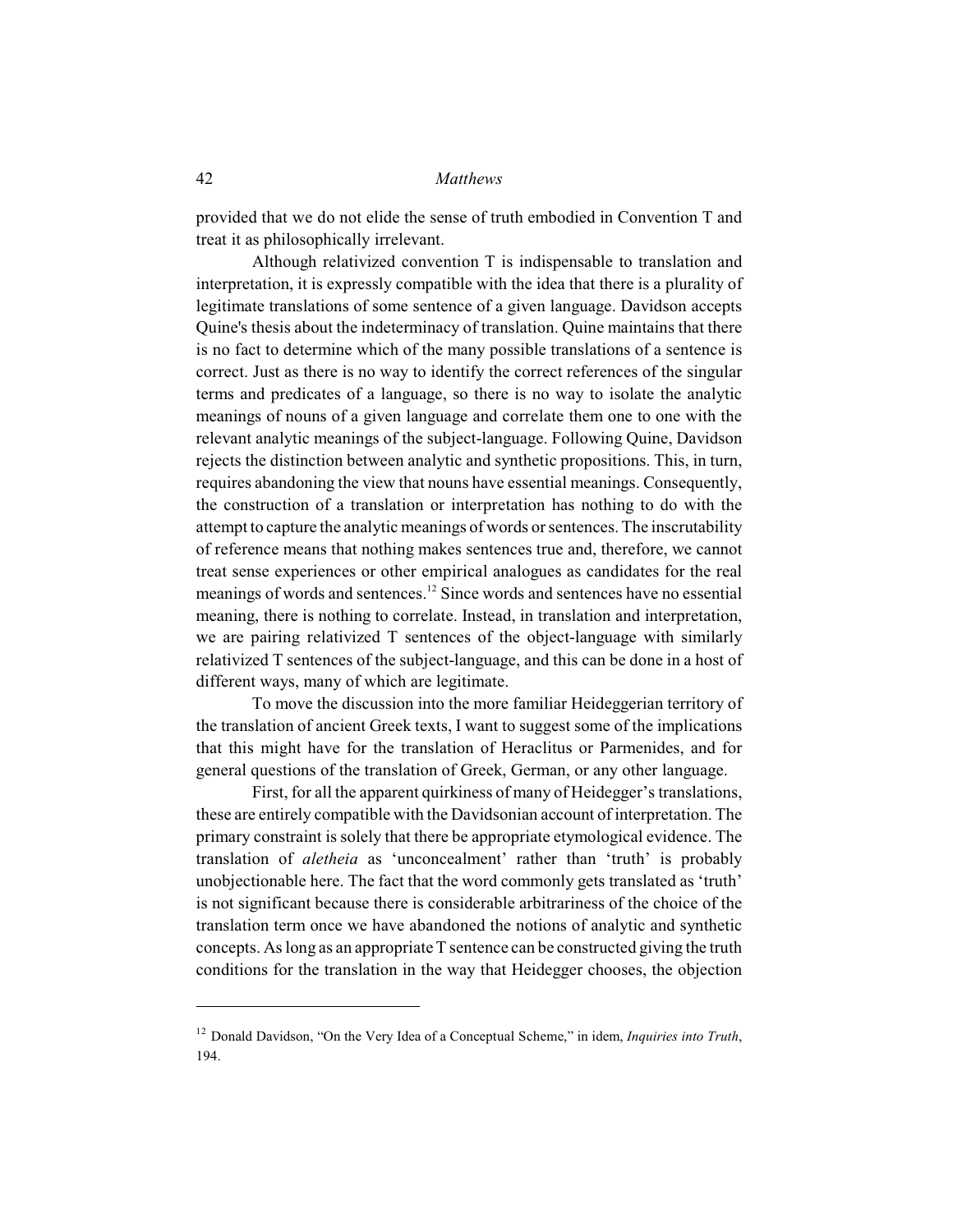that it fails to accord to existing linguistic practice is nothing more than a historical objection and not a principled reason to reject the translation. Furthermore, metaphysical speculation based on this interpretation is not ruled out either, even if it might not be to Davidson's particular taste.

Nonetheless, in Davidson's work there are important and useful constraints on interpretation that are either not addressed or completely absent in Heidegger. If Davidson's account of truth is right, then we cannot give any words, translations, or interpretations a specific metaphysical privilege. We cannot justifiably state that unconcealment is the 'real' or 'authentic' meaning of the Greek word *aletheia*. To do this is to invoke some variant on the notion of an analytic concept, even if the variant has few of its standard Kantian or positivist echoes. We also cannot take the view that there are meanings of words of a language that are in principle inaccessible to the public, or to members of alternative language communities. The condition that languages have to be learnable means that they must be publicly available, not just to members of the given language community, but also to anyone else who seeks to understand the language. In consequence, we cannot privilege Greek or German as Heidegger did. If we cannot privilege particular translations of words and sentences in a given language, then we cannot privilege the language either. Just as there is no single true method of metaphysics, so is there no appropriate and privileged language of metaphysics or Being.

# **Pre-theoretical Senses of Truth**

I am not, of course, suggesting that Heidegger thinks that we should abandon predication or correctness. The everyday senses of language are indeed necessary. Likewise they offer important clues for the genuine philosophical problems. Indeed, the analyses of the prejudices that prevent genuine access to the question of the meaning of Being are prejudices arising from the structure of everyday predication. If we did not have such sentences, we would be incapable of philosophical reflection at all. Everyday sentences provide the puzzles that lead us to authentic reflection. As such, for Heidegger, the inauthentic is, in its own way, essential–but it is not of intrinsic philosophical significance.

I want to conclude by suggesting reasons for treating the ordinary senses of truth as philosophically indispensable. They are not just inauthentic and unreflective clues, but also have important philosophical roles to play. The following remarks suggest some reasons why ascribing correctness–whether in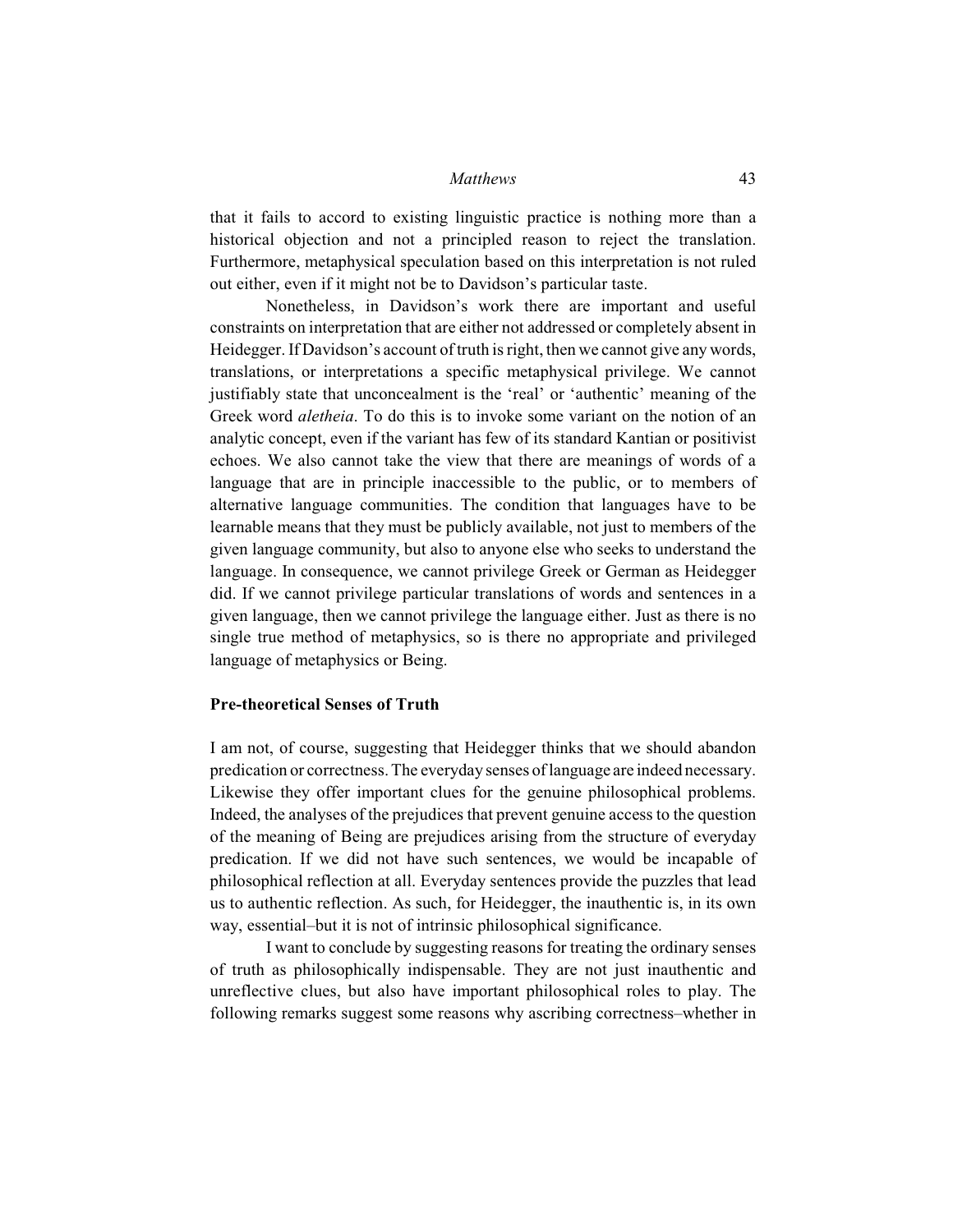the natural sciences, the social sciences, and mathematical logic–is itself philosophically significant.

The idea that we can draw a hard and fast distinction between the everyday and the authentic–such that they are clearly distinguishable–is not obviously true. Davidson makes an interesting remark in this regard in *The Method of Truth in Metaphysics*: "What appear to be singular terms sometimes melt into something less ontic in implication when their logical relations with other sentences are studied; while the requirements of theory may suggest that a sentence plays the role which can be explained only by treating it as having a quantificational structure not apparent on the surface."<sup>13</sup> Although Davidson is not thinking in terms of the Heideggerian categories of everydayness, the point can still be articulated in the following way: there is no clear way to say that something is everyday or not, philosophical, or not, and thereby no way to restrict some epistemic, ethical, or other phenomenon solely to the class of the everyday or ontic. It also means that the ordinary behaviour and practices of human beings are crucial sources of insight and critical reflection. Their philosophical significance is intrinsic and does not require reference to authentic reflection or anything else.

Heidegger agrees that ordinary experience and behaviour are the starting point for philosophical analysis, but when he thinks, he leaves the ordinary behind in favour of authentic reflection on the mysterious. Now, if I am right to suggest that the distinction is intrinsically murky, then what counts as philosophical cannot be delineated *a priori* and the everyday cannot be treated only as merely a hint or philosophical starting point that philosophical reflection then leaves behind; nor can we treat public language simply as an instance of mass thinking in opposition to the genuine thought of the solitary poet or philosopher. Most importantly, we are not entitled to treat logic and mathematics, and in particular the applied instances of these disciplines, *merely* as instances of calculative reason. Here, I do not reject the importance of the analysis of calculative reason, but of the particular way in which it is conceived such that deduction and induction are seen as essentially calculative and manipulative and therefore nonphilosophical.

A further problem is that the denigration of correctness may lead to the stating of the false. Arguably, Heidegger's claims about the 'real' or 'authentic' meanings of Greek words (or German words, for that matter) are in fact false. They never did have that meaning, nor do they have it now except in the context

 $13$  Davidson, "The Method of Truth in Metaphysics," 211.